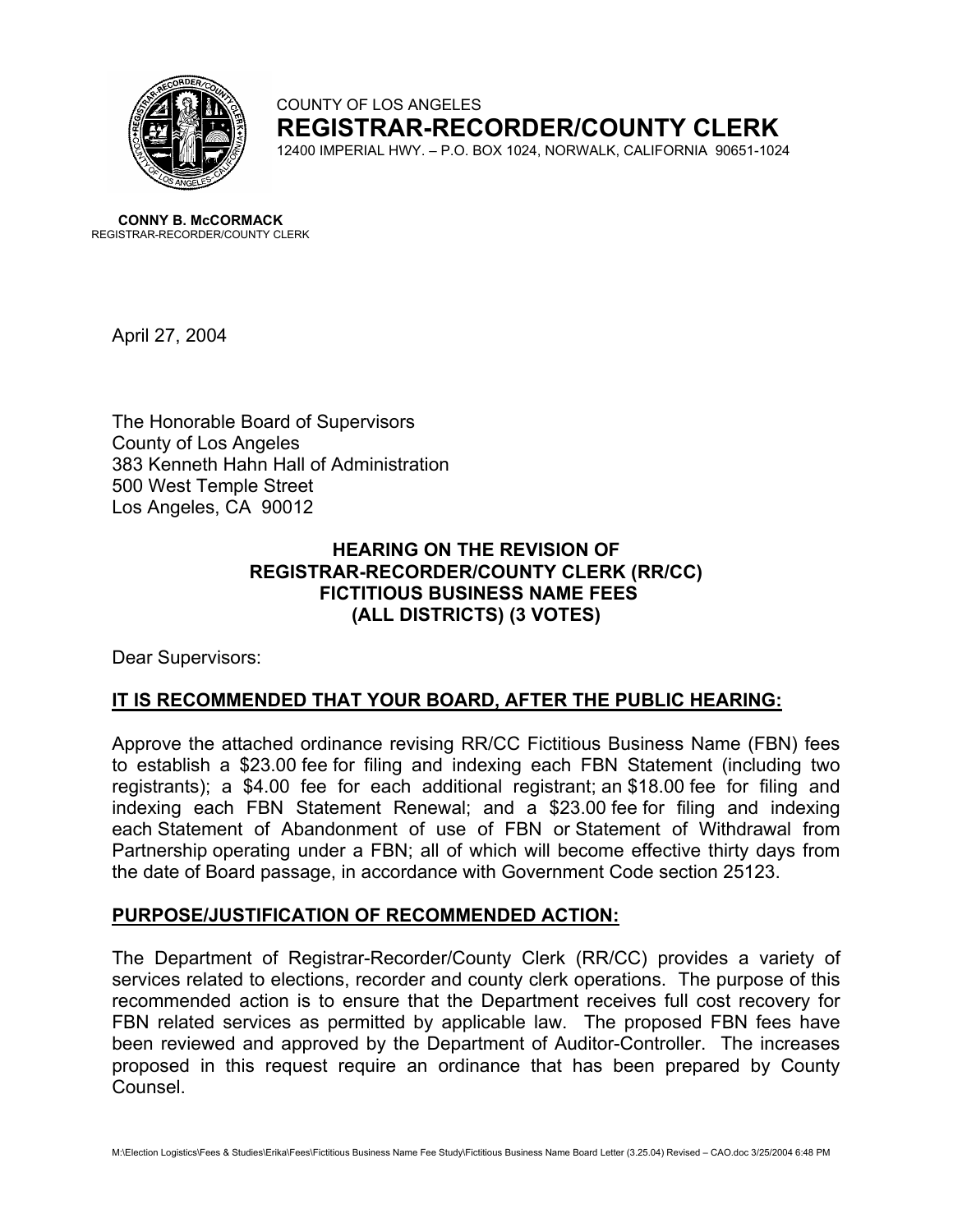The Honorable Board of Supervisors April 27, 2004 Page 2

Currently, the County utilizes Business and Professions (B&P) Code section 17929 as the legal authority to set and collect FBN fees. The services described below were reviewed by the Department so as to comply with County strategic goals and to determine whether cost recovery was being realized. The studies consisted of research, interviews and work observations of all FBN functions performed by the Department and included all applicable costs, such as supplies and equipment, employee salaries and benefits as well as Departmental overhead. Based on the findings of FBN studies, which were approved by the Department of Auditor-Controller, it has been determined that the FBN fees established in the B&P Code do not reflect the Department's actual cost. Government Code section 54985 authorizes a county board of supervisors to set a fee in the amount reasonably necessary to recover the cost of providing any product or service. The RR/CC proposes establishing County Code sections 2.32.330 and 2.32.340 in lieu of utilizing B&P Code section 17929, as allowable under current law, to establish fees that will ensure full cost recovery, as follows:

### *County Code section 2.32.330: FILING AND INDEXING FICTITIOUS BUSINESS NAME (FBN) STATEMENT AND FILING AND INDEXING ADDITIONAL NAMES ON FBN STATEMENT*

Business and Professions Code section 17910(a) requires every person who regularly transacts business under a fictitious business name for profit in the State of California to file, at the County level, a FBN Statement. The filing of a FBN Statement establishes a legal connection between the name of the business and the business owner(s). The filing of a FBN Statement does not, however, guarantee the exclusive use of the name. Currently, the fee is ten dollars (\$10) to file and index a FBN Statement which includes the filing and indexing of an Affidavit of Publication, one certified copy, and one business name with up to two registrants. Moreover, a fee of two dollars (\$2) is currently charged for every additional name (for each additional name beyond the two included in the original FBN filing—doing business at the same location).

These fees no longer reflect current costs. Upon review of the fees, it has been determined that the appropriate fee to file and index a FBN Statement is twentythree dollars (\$23) and the fee for additional names (each additional registrant operating under the same FBN beyond the two included names) is four dollars (\$4) per name.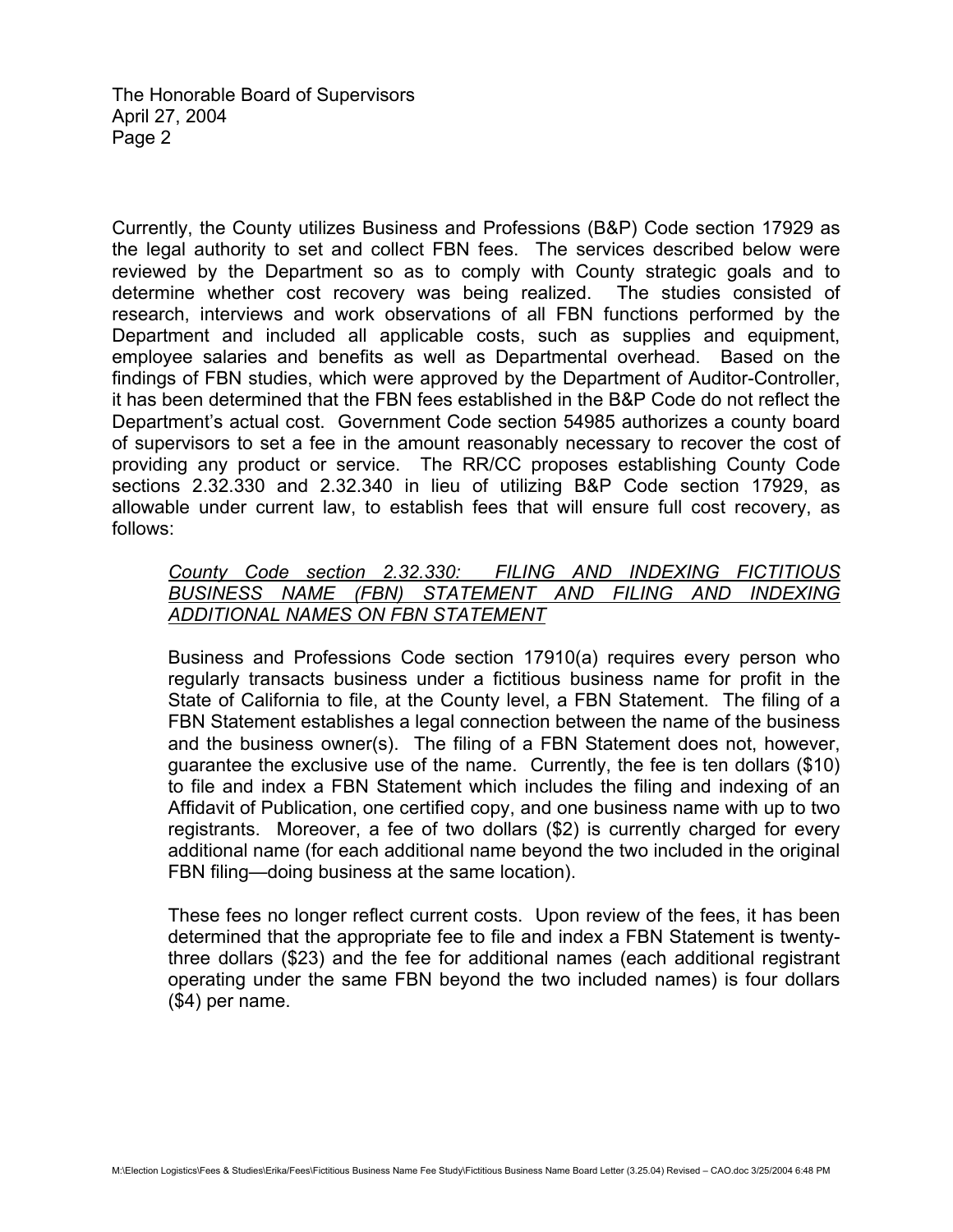## *County Code section 2.32.330: FILING AND INDEXING FBN STATEMENT RENEWAL*

Business and Professions Code section 17910(b) requires that a new FBN Statement be filed prior to the expiration of the existing filed document as each statement is valid for a period of only five years (B&P 17920 a). The County currently charges a fee of ten dollars (\$10) for this service.

This fee no longer reflects current costs. Upon review of the fee, it has been determined that the appropriate fee is eighteen dollars (\$18).

# *County Code section 2.32.340: FILING AND INDEXING STATEMENT OF ABANDONMENT OF USE OF FBN*

Business and Professions Code section 17922(a) allows any person who has filed a FBN Statement, upon ceasing to transact business in California under that name, to file a Statement of Abandonment of use of the FBN. The Statement of Abandonment must be filed in the county where the FBN Statement was originally filed. The County currently charges five dollars (\$5) for this service.

This fee no longer reflects current costs. Upon review of the fee, it has been determined that the appropriate fee is twenty-three dollars (\$23).

## *County Code section 2.32.340: FILING AND INDEXING STATEMENT OF WITHDRAWAL FROM PARTNERSHIP OPERATING UNDER FBN*

Business and Professions Code section 17923(a) allows any person who is a general partner in a partnership that is or has been regularly transacting business under a fictitious business name to withdraw as a general partner, by filing a Statement of Withdrawal from Partnership. The Withdrawal from Partnership Statement must be filed in the county where the FBN Statement was originally filed. The County currently charges five dollars (\$5) for this service.

This fee no longer reflects current costs. Upon review of the fee, it has been determined that the appropriate fee is twenty-three dollars (\$23).

## **Implementation of Strategic Plan Goals:**

**Goal No. 1: Service Excellence:** Provide the public with effective delivery of services within the County by implementing strategies related to fiscal responsibility, service integration by consolidating services, and establishing/adjusting fees to ensure that the Department receives full cost recovery pursuant to existing law.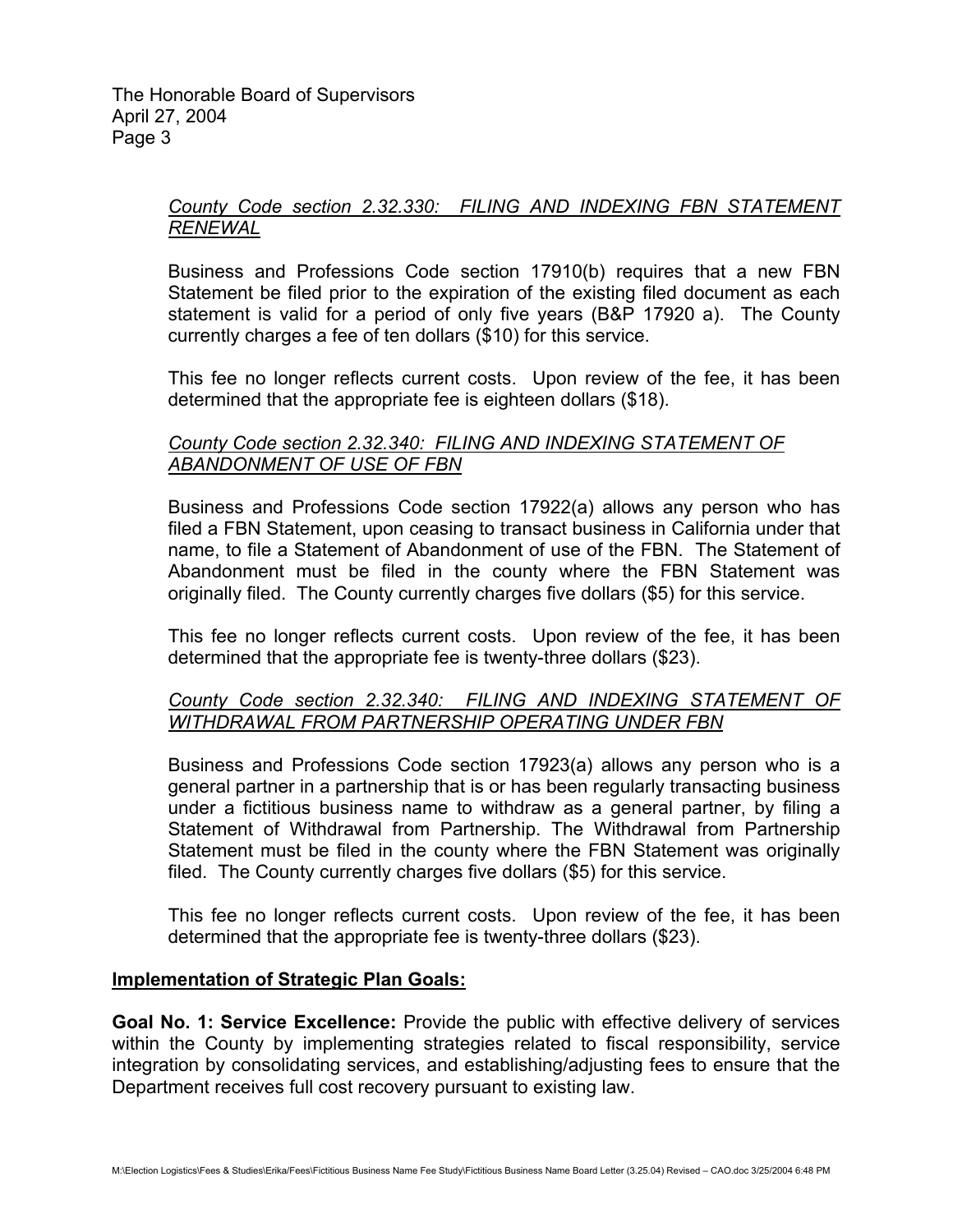The Honorable Board of Supervisors April 27, 2004 Page 4

**Goal No. 4: Fiscal Responsibility:** Ensure the County's fiscal responsibility by effectively managing and enhancing current fiscal strategies as well as pursuing existing revenue options.

#### **FISCAL IMPACT/FINANCING:**

Approval of these proposed fees will increase Departmental revenue by approximately \$90,000 for the period June 1, 2004 through June 30, 2004. On an annual basis, revenue will be increased by approximately \$1,080,000.

#### **FACTS AND PROVISIONS/LEGAL REQUIREMENTS:**

The Department of Registrar-Recorder/County Clerk is requesting approval for the proposed fees to be established as part of the County Code. Government Code section 54985 provides that a county board of supervisors shall have the authority to increase a fee in the amount necessary to recover the cost of providing any product or service. County Counsel has prepared the attached required ordinance that incorporates the proposed FBN fees.

Prior to adopting an ordinance, resolution, or other legislative enactment of a new fee or approving an increase in an existing fee, Government Code section 66018 requires that a local agency hold a public hearing at which oral or written presentations can be made. The Board of Supervisors' Executive Office, in accordance with section 6062(a) of the Government Code, published an official notice of the time and place of said meeting, including a general explanation of the fees to be established or revised.

All fees have been reviewed and approved by the Auditor-Controller.

#### **IMPACT ON CURRENT SERVICES:**

The proposed fees will not impact current services provided by the Department.

#### **CONCLUSION:**

Please instruct the Executive Officer/Clerk of the Board to return one (1) executed copy of the adopted Board letter to Department of Registrar-Recorder/County Clerk, 12400 Imperial Highway, Room 7211, Norwalk, CA 90650, Attention: Erika Bonilla, Election Logistics and Administrative Studies Section.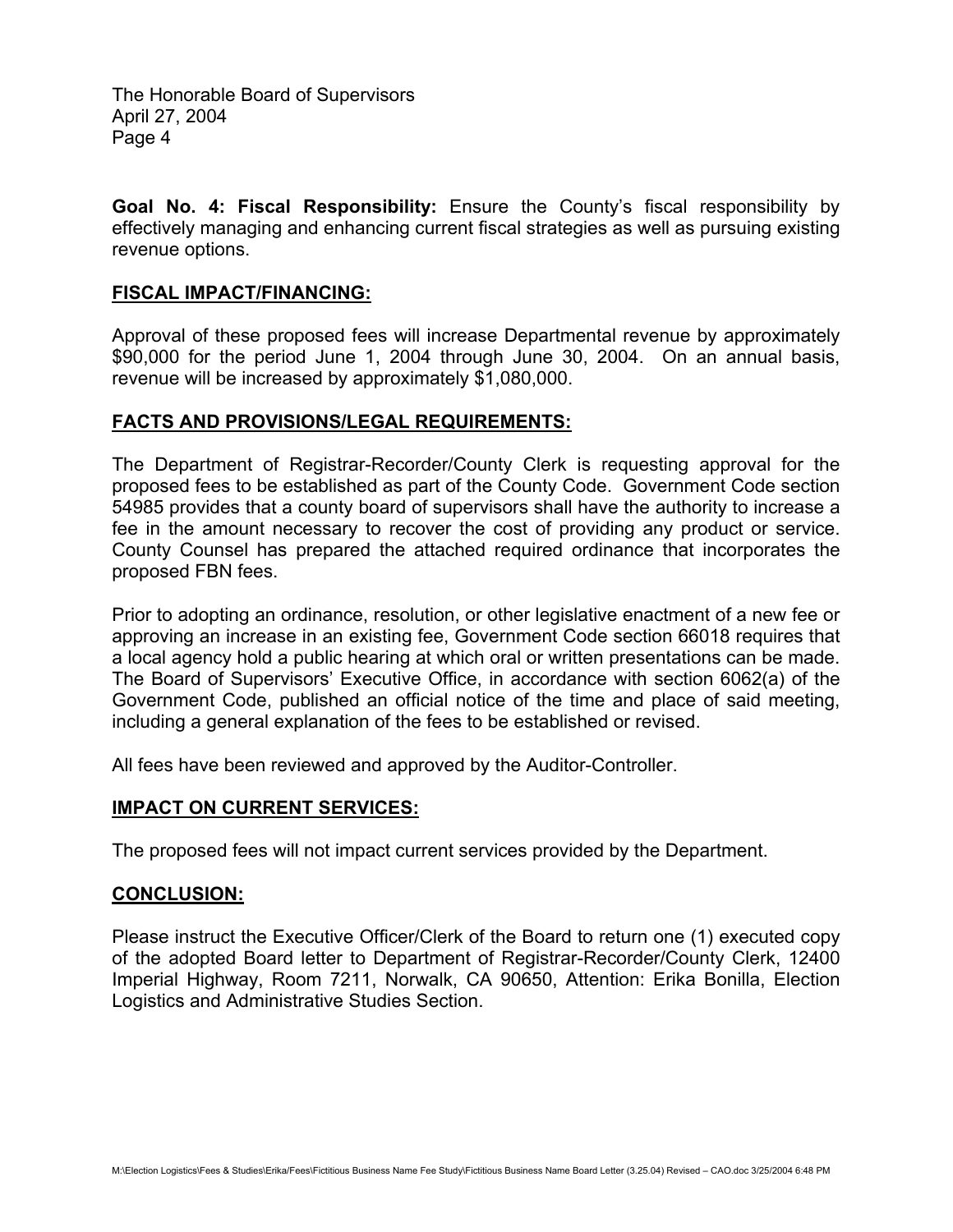The Honorable Board of Supervisors April 27, 2004 Page 5

Respectfully submitted,

CONNY B. McCORMACK Registrar-Recorder/County Clerk

CMC:KC:ds:eb

**Attachments** 

c: Chief Administrative Office Auditor-Controller County Counsel